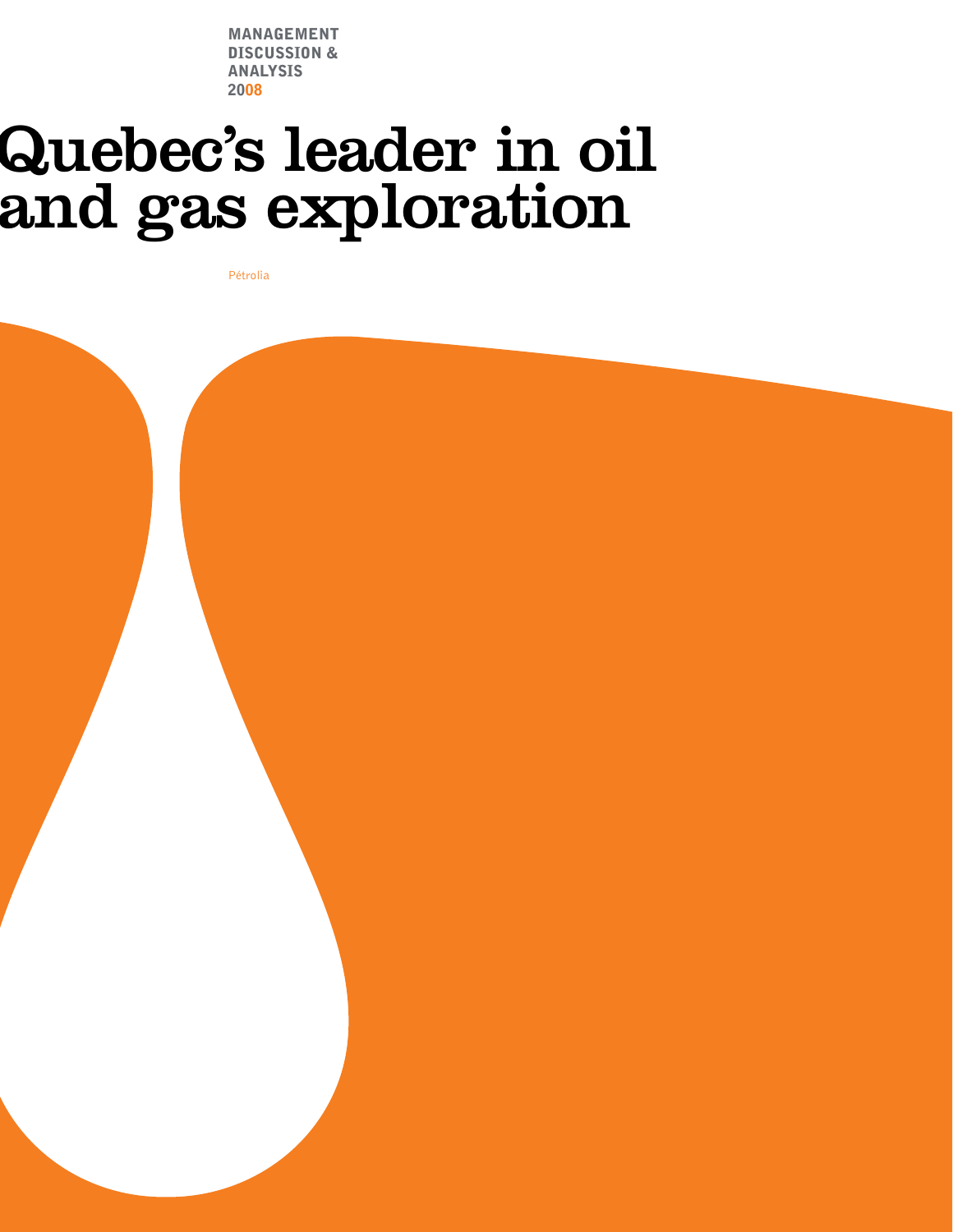# **Management discussion & analysis for the fiscal year ended September 30, 2008**

This management discussion and analysis is an addition and supplement to the audited financial statements for the fiscal years ended September 30, 2008 and 2007, and should be read in conjunction with these statements, which were prepared in accordance with Canadian generally accepted accounting principles (GAAP). It presents the view of management on current Company activities and the annual financial results, as well as a preview of the activities during the coming fiscal year.

# Forward-looking statements

This report contains statements that should be considered forward-looking statements. These forward-looking statements are subject to risks, uncertainties, and other factors that could influence the results, performance, and achievements of the Company in such a way that they may differ substantially from the results, performance, and achievements that such forwardlooking statements could suggeSt.

#### Date

This management discussion and analysis for the fiscal year ended September 30, 2008, is dated December 1, 2008.

# Nature of activities

The Company is incorporated under Part 1A of the Quebec Companies Act. It has been listed on the TSX Venture Exchange since February 16, 2005. Exploration and development of oil and gas properties are the Company's primary activities. Moreover, to achieve its objectives, the Company has signed various partnership agreements characteristic of the oil and gas industry.

# Strategy and outlook

As at the date of this report, the Company is operating no wells. As the properties are still in the exploration stage, its only income comes from interest and work management. As such, its financing comes from the issuance of shares of its capital stock.

During the fiscal year, the Company performed \$5,722,280 worth of exploration work, including \$2,714,219 taken on by partners. For fiscal year 2008, it incurred a loss of \$774,527 (\$0.022 per share), compared with a loss of \$288,145 for fiscal year 2007 (\$0.010 per share).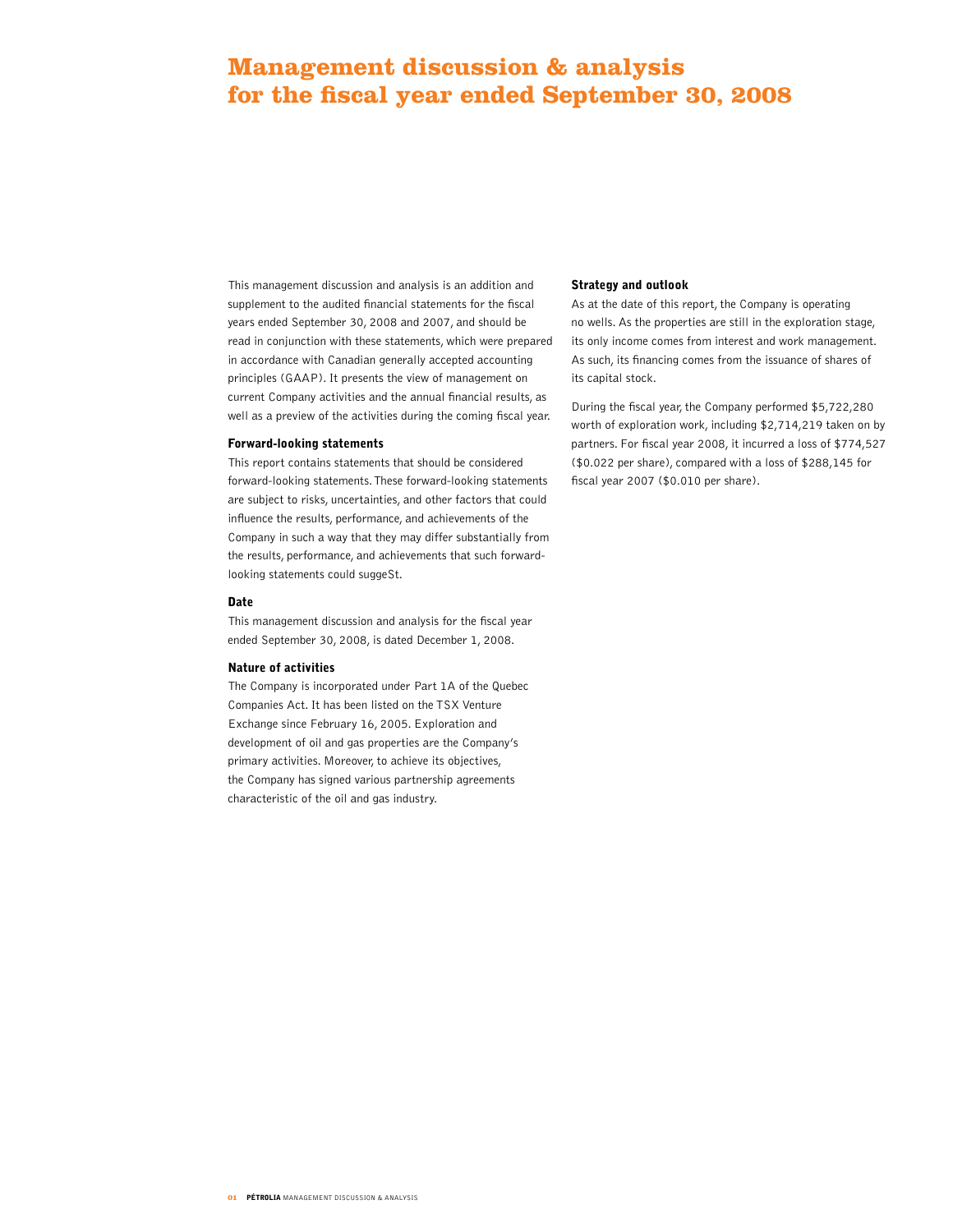# **Summary table of work**

# Haldimand: 900 hectares

| <b>Summary</b>                 | Permits acquired in 2005                                                                                                        |  |  |
|--------------------------------|---------------------------------------------------------------------------------------------------------------------------------|--|--|
|                                | Partnership with Junex (45%) and Gastem (10%)                                                                                   |  |  |
|                                | Oil and gas potential of the area demonstrated                                                                                  |  |  |
|                                | Most explored area in the Gaspé region: 7 wells since 1999                                                                      |  |  |
|                                | Acquisition of seven seismic profiles in 2005 with a total length<br>of 34 km                                                   |  |  |
|                                | Discovery of light crude in the Pétrolia Haldimand No. 1 well<br>in 2005                                                        |  |  |
|                                | Characterization of the organic matter and petrography of<br>the Pétrolia Haldimand No. 1 well in 2007                          |  |  |
|                                | Signature of a joint operating agreement for development of<br>the Haldimand oil and gas project in 2008                        |  |  |
|                                | 3D seismic campaign over an area of 13 km <sup>2</sup> in 2008                                                                  |  |  |
|                                | Recovery of a pressure recorder installed in the well in 2006<br>and collection of petroleum samples under reservoir conditions |  |  |
| <b>Proposed work</b>           | Continuing analyses and tests in the Pétrolia Haldimand<br>No. 1 well                                                           |  |  |
|                                | Extended production test to confirm the production capacity<br>of the Pétrolia Haldimand No. 1 well                             |  |  |
|                                | More detailed geologic studies of the various formations                                                                        |  |  |
|                                | Drilling of a second well to target the producing zones identified<br>in the previous well                                      |  |  |
| <b>Cumulative cost of work</b> | \$2,454,790                                                                                                                     |  |  |
|                                |                                                                                                                                 |  |  |
| <b>Haldimand Corridor</b>      |                                                                                                                                 |  |  |
| <b>Summary</b>                 | North and south extensions of the Haldimand project                                                                             |  |  |
|                                | A reassessment of the available data and reprocessing of some<br>of the old seismic lines was carried out                       |  |  |
|                                | Soil-geochemistry survey conducted in 2008 (900 samples)                                                                        |  |  |
|                                | Acquisition of six seismic lines with a total length of 61 km,<br>including a subsea portion                                    |  |  |
|                                | High-resolution airborne magnetic survey to extend<br>the government surveys to the East                                        |  |  |
| <b>Proposed work</b>           | Analyses of organic matter from drill and field samples                                                                         |  |  |
|                                | Planning of a drilling campaign                                                                                                 |  |  |
| <b>Cumulative cost of work</b> | \$203,926                                                                                                                       |  |  |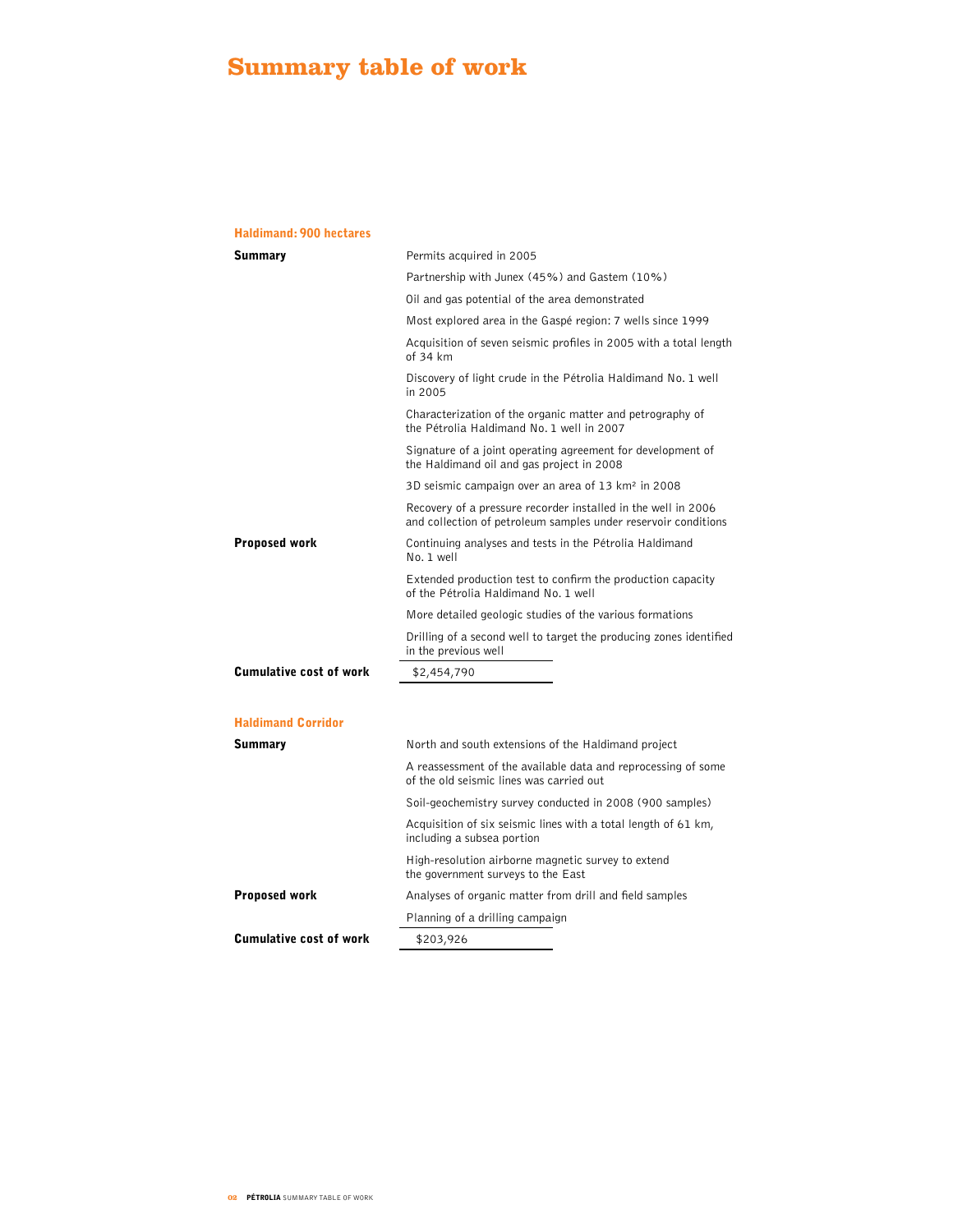# Bourque: 74,267 hectares

| <b>Summary</b>          | Exploration of Devonian reefs                                                     |
|-------------------------|-----------------------------------------------------------------------------------|
|                         | Recognized petroleum potential                                                    |
|                         | Acquisition and interpretation of old seismic data, now in<br>the public domain   |
|                         | 3D seismic acquisition in 2008                                                    |
|                         | Study of the maturation of organic matter in surface samples<br>collected in 2007 |
| <b>Proposed work</b>    | Interpretation and evaluation of the results of the 3D<br>seismic survey          |
|                         | Planning of a drilling campaign                                                   |
| Cumulative cost of work | \$3,153,270                                                                       |

# Anticosti: 638,106 hectares

| Summary                        | Permits acquired in 2007                                                                                           |
|--------------------------------|--------------------------------------------------------------------------------------------------------------------|
|                                | Partnership with Corridor Resources Inc.                                                                           |
|                                | Interpretation of seismic lines and available drilling data                                                        |
|                                | Soil-geochemistry survey carried out in 2008 over the entire<br>island (1,700 samples)                             |
| Proposed work                  | Evaluation and compilation of the latest field work                                                                |
|                                | Study aimed at the characterization of the organic matter<br>in three wells from the eastern portion of the island |
|                                | Planning of a drilling campaign                                                                                    |
| <b>Cumulative cost of work</b> | \$1,137,368                                                                                                        |
|                                |                                                                                                                    |

# Gaspésia, Edgar, and Marcel-Tremblay: 221,395 hectares

| <b>Summary</b>                 | Permits acquired in 2002, 2006, and 2007, 100% owned<br>by Pétrolia                                                                                                |
|--------------------------------|--------------------------------------------------------------------------------------------------------------------------------------------------------------------|
|                                | A thermal-maturation study carried out in 2003 shows the oil<br>and gas potential                                                                                  |
|                                | Acquisition of a 32 km-long 2D seismic line in 2005                                                                                                                |
|                                | Acquisition of four 2D seismic lines with a total length<br>of 126 km in 2006                                                                                      |
|                                | Soil-geochemistry survey in 2008 (334 samples) along the<br>seismic lines of Pétrolia and the Ministry of Natural Resources<br>and Wildlife, and near salt marshes |
|                                | Acquisition of four seismic lines with a total length of 52 km<br>in 2008                                                                                          |
| <b>Proposed work</b>           | Analysis of existing seismic, magnetic, gravimetric, and<br>geochemical data                                                                                       |
|                                | Planning of a drilling campaign                                                                                                                                    |
| <b>Cumulative cost of work</b> | \$3,385,227                                                                                                                                                        |
|                                |                                                                                                                                                                    |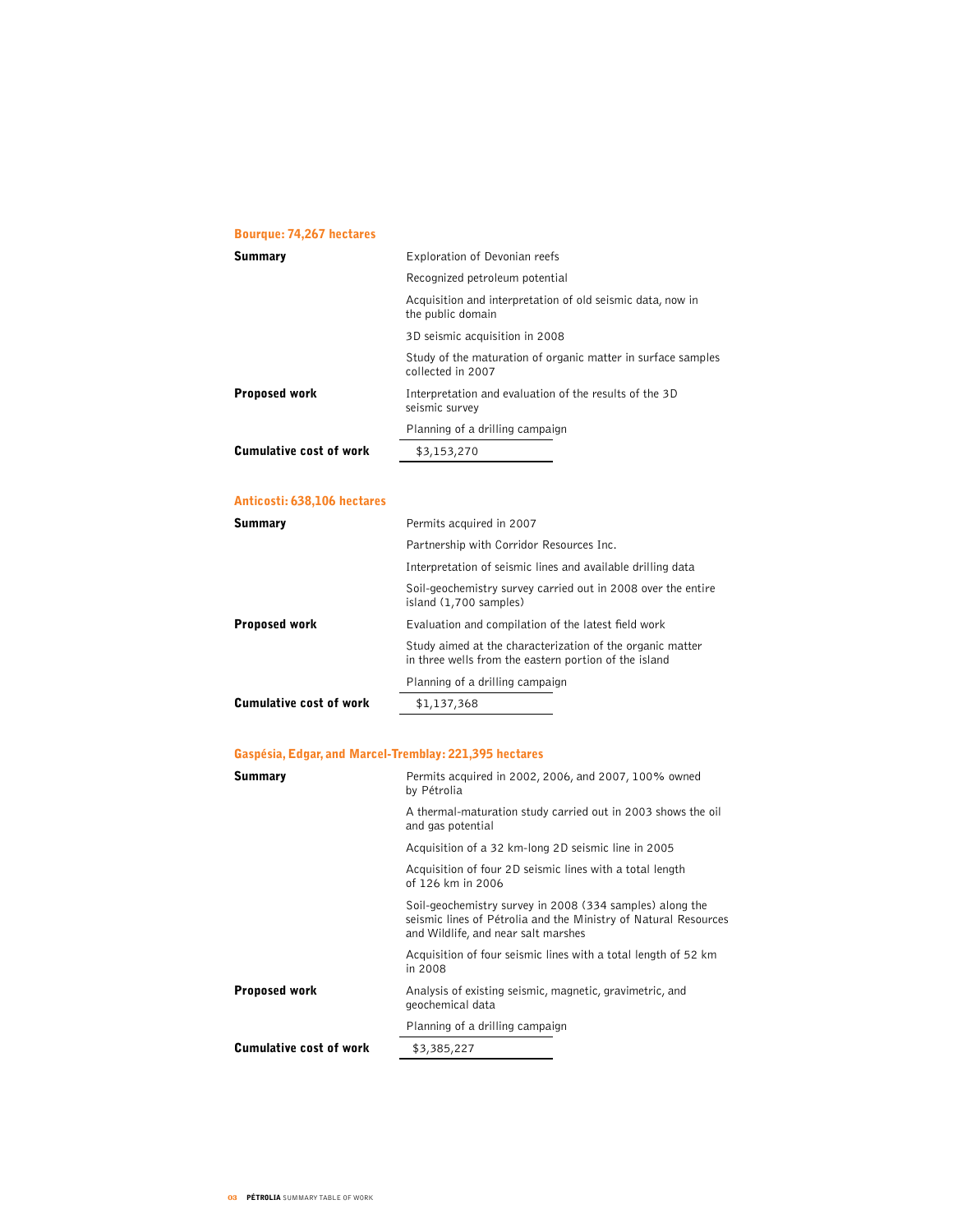# Dalhousie: 68,163 hectares

| <b>Summary</b>                 | Permits acquired in 2006 and 100% owned by Pétrolia                                                                                                                                            |
|--------------------------------|------------------------------------------------------------------------------------------------------------------------------------------------------------------------------------------------|
|                                | Oil and gas potential recognized in 2005 by the Geological<br>Survey of Canada                                                                                                                 |
|                                | Evaluation in 2008 of the petrophysical properties of the<br>Ordovician volcanic rocks, which constitute one of the potential<br>objectives in this region                                     |
|                                | Acquisition of a gravimetric survey in 2008                                                                                                                                                    |
|                                | Three-dimensional (3D) modelling of the potential fields shows<br>the extent of the target structure                                                                                           |
|                                | Acquisition of 2D reconnaissance seismic profiles with a total<br>length of 39 km in 2008. The potential targets will be the<br>subject of more detailed seismic surveys and possible drilling |
| <b>Proposed work</b>           | Regional soil-geochemistry study                                                                                                                                                               |
|                                | Planning of a drilling campaign                                                                                                                                                                |
| <b>Cumulative cost of work</b> | \$524,247                                                                                                                                                                                      |
|                                |                                                                                                                                                                                                |

# Gastonguay: 258,993 hectares

| Summary                        | Unexplored area                                                                                                                                                    |
|--------------------------------|--------------------------------------------------------------------------------------------------------------------------------------------------------------------|
|                                | Only one significant well                                                                                                                                          |
|                                | Geologic characteristics similar to those of the Gaspésia and<br>Bourgue areas                                                                                     |
| <b>Proposed work</b>           | Reconnaissance and data-compilation work necessary to<br>evaluate the property. If the results are encouraging, Pétrolia<br>will launch a regional seismic program |
| <b>Cumulative cost of work</b> | \$39,808                                                                                                                                                           |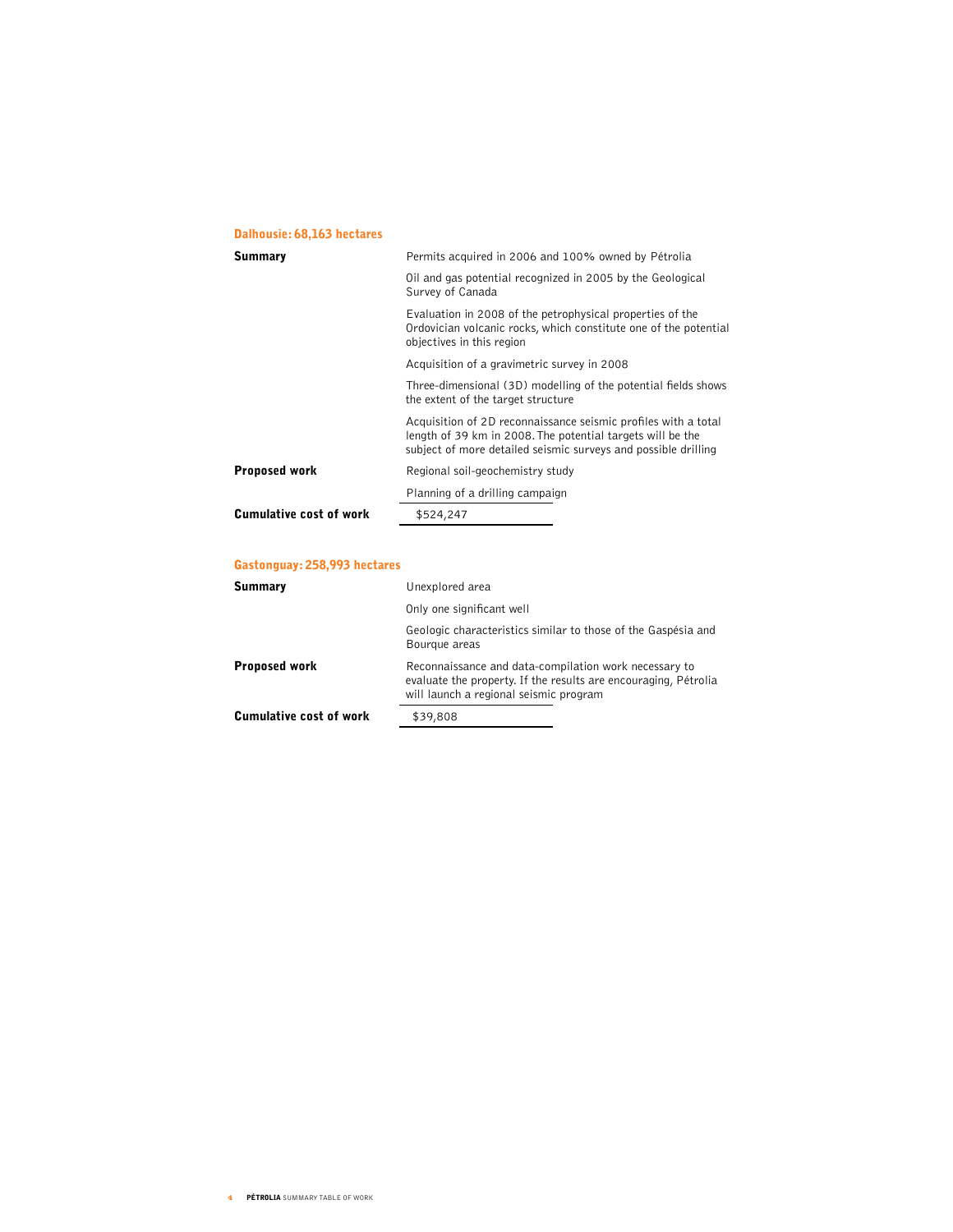# **Results of exploration work during 2008**



Haldimand project



Drilling of the Pétrolia Haldimand No. 1 well



Tar Point Gaspé Sandstones, Haldimand Corridor



Fissures filled with oil in Gaspé Sandstones, Tar Point, Haldimand Corridor

# Haldimand project

The Haldimand discovery was made by Pétrolia in 2006. Under their development agreement, signed in early may 2008, Pétrolia and its partners, junex and gastem, agreed to respective shares of 45%, 45%, and 10% in the Pétrolia Haldimand No. 1 well and the exploration rights for petroleum and natural gas within an area of 9 km², centred on the discovery well.

Pétrolia Haldimand No. 1 was drilled on a single seismic profile; the extension of the deposit on either side of this profile is therefore unknown. The well's productive sands were cased, and the casing was perforated over only 22 of the 150 metres of the producing interval. It is therefore possible that other zones, if they were perforated, could contribute to an increase in production from the discovery well.

The geometry of the deposit, the reservoir characteristics, and the potential flow from the discovery well are unknown. In order to assess the deposit's reserves, the partners must define its boundaries as well as the physical characteristics of the reservoir. Their short-term goal is to put the Haldimand field into production on a realistic schedule and, above all, to have a recognized independent firm provide a certified estimate of the deposit's minimum reserves. With this document in hand, the value of the Haldimand discovery will be recorded on Pétrolia's books and will become an asset for its shareholders.

In order to accelerate the exploration work, by signing the agreement, the partners agreed to allocate a minimum of \$5M to these tasks during the first year. Accordingly, a new exploration program was quickly set up. This program comprises four main activities, three of which have already been completed or are being carried out:

- 1. A down-hole recorder, run in 2006 in the Pétrolia Haldimand No. 1 well to evaluate the behaviour of the producing zones, was recovered, and a sample was collected from the bottom of the well under reservoir conditions. Study of the results will establish the characteristics of the Haldimand oil and provide additional information on the physical properties of the reservoir. Among other matters, it will be possible to set a production rate for the well and for any future wells, so as not to harm the reservoir and have a negative impact on the long-term recovery rate.
- 2. A three-dimensional seismic survey (3D seismic) over a total area of 13 km<sup>2</sup>, centred on the Pétrolia Haldimand No. 1 well, was conducted in early fall 2008. The results should provide an excellent three-dimensional image of the Haldimand deposit and help to maximize the chances of success when selecting the next targets for drilling. This image will be an essential tool during the certification of reserves.
- 3. A surface geochemical survey, consisting of measurements of the concentrations and composition of the hydrocarbons adsorbed by clays in the soils, was carried out on the same grid as the 3D seismic survey. About 215 samples, spaced 200 m apart, were collected over the entire grid. These samples will assist in the selection of the next sites for drilling.
- 4. The partners will decide on the site for the confirmation hole, based on the results obtained during the previous stages. Drilling should begin in early 2009.

The results of this work should enable Pétrolia and its partners to establish a development plan to put the deposit into production in a gradual and efficient manner, for the benefit of their respective shareholders.

#### Haldimand Corridor project

The Haldimand Corridor project was conceived during 2008. It involves the areas located to the northwest and southeast of the Haldimand project, in which Pétrolia holds a 100% intereSt. These areas present geological characteristics resembling those observed in the Haldimand field. During the current fiscal year, Pétrolia has invested \$1M in exploration work on this project to identify targets to be drilled in 2009.

The Haldimand discovery lies in a narrow geological corridor that extends over a distance of about 50 km on the south shore of Gaspé bay. This corridor is a complex zone containing several faulted anticlinal structures. The prospective areas are mostly located onshore, but they probably extend for some distance beneath Gaspé bay.

Pétrolia has identified two anticlinal structures in this corridor that resemble those at Haldimand. The first is the Tar Point anticline, about 12 km southeast of Gaspé, where oil seeps have been known since the mid-19th century. Moreover, the name Tar Point alone is sufficiently suggestive. The seeps in the cliff at Tar Point, which are well known to geologists, constitute proof that an oil-producing system is operating in this part of the Gaspé region. The Tar Point anticline, whose reservoir zone is probably not as deep as the one that is producing at Haldimand, represents a potential drilling target. The second structure, seen in the coastal cliffs at Fort-Prével, has been confirmed by the reprocessing of old seismic data. However, the reservoir zone is deeper than at Haldimand or Tar Point. The work already completed and the activities in progress will be used to confirm the theories about these two structures.

The current purpose of evaluating the Haldimand Corridor is to discover other structures like Haldimand. However, traps of other kinds may be present and prove to be just as effective for containing hydrocarbons.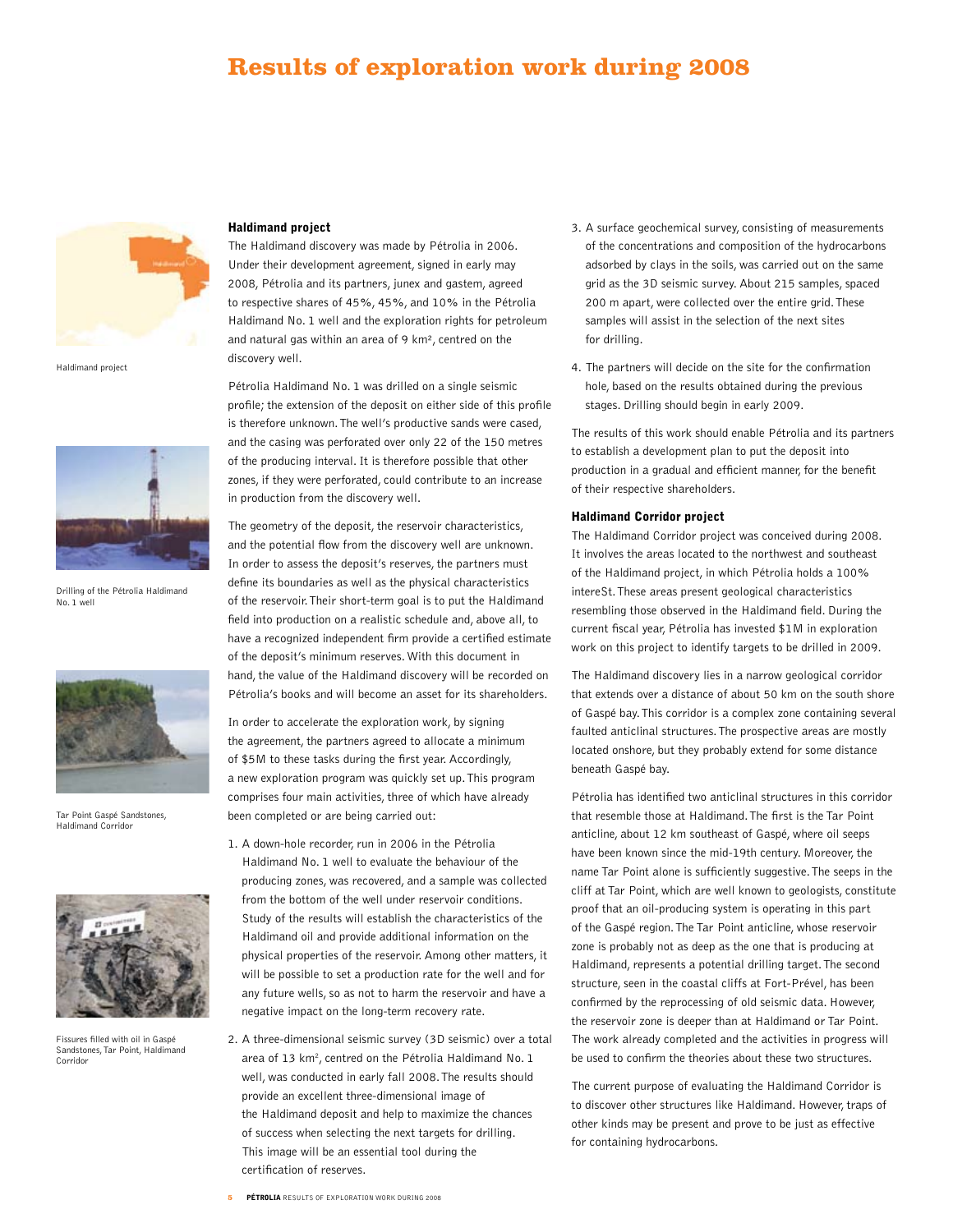

Bourque project



Seismic survey, Gaspésia

Pétrolia views the Haldimand Corridor as a priority project, in which it has invested much effort over the course of the last fiscal year. In order for the company to be in a position to drill in 2009, the following work has been carried out or is now in progress:

- 1. A 2D seismic survey comprising six profiles for a total of 83 km, ten of which are the marine extensions of land-based profiles. Two of these profiles are intended to confirm the structures already selected, while the other four are aimed at finding new targets. When combined with the knowledge acquired from the 3D seismic survey on the Haldimand project and the reinterpretation of the reprocessed earlier seismic lines, this survey will enable the shape of the structures in the southeast section of the corridor to be defined.
- 2. A 900-sample soil-geochemistry survey that covers the entire Haldimand Corridor. This is an adsorbed-gas study on the clay fraction of the soils, to detect the presence of anomalous concentrations of hydrocarbons overlying reservoirs. The results are expected in January 2009.
- 3. Pétrolia has also performed analyses of the organic matter in drill cuttings and field samples. The results of this study are also expected in early 2009. They will assist in understanding the geologic conditions at the time the hydrocarbons were emplaced.
- 4. Lastly, Pétrolia conducted an airborne magnetic survey covering the eastern portion of Gaspé bay to supplement the public survey carried out by the Ministry of Natural Resources and Wildlife. This survey will enable the broad geological structures seen on land to be traced beneath the bay. The method is complementary to seismic surveying.

All this work will serve to confirm the potential of the structures that we have targeted and to define the most promising areas for follow-up exploration.

#### Bourque project

During the Devonian, the present-day Gaspé region was a sea bottom located close to the equator, where there were environments favourable for the growth of reef complexes. The Devonian also saw the emplacement of the reef complexes of the Western Canadian Sedimentary Basin. In 1947, the discovery of the giant Leduc oilfield, whose production has since exceeded 100 million barrels of petroleum, was a turning point for oil exploration in Alberta. Since that time, a number of major deposits have been discovered in these ancient reefs.

The Bourque project is located in the northwest portion of the Gaspé property, 30 km east of Murdochville and 70 km west of the town of Gaspé. This property consists of four permits, 100% owned by Pétrolia.

On August 5, 2008, Pétrolia signed a \$20 million farmout agreement with an oil company. This sum will be invested in exploration and development work for the Bourque project. The terms of the agreement were set out in the press release issued by Pétrolia on August 5, 2008.

The first phase of the work, a three-dimensional (3D) seismic survey over an area of 60  $km^2$  was carried out during the summer of 2008. The survey will provide a three-dimensional image of this region that will delimit the limestone reefs in the west point formation and target potential hydrocarbon traps. The data acquired are being processed, and the preliminary results received to date are of very good quality. The interpretation of these new data will be performed in early 2009. The drilling of an approximately 3,000-metres well, required for the evaluation of one of the targets, is scheduled for 2009.

This agreement is of critical importance for Pétrolia, not only in respect of the amounts invested but above all because it enables the exploration of a type of trap that has major potential for petroleum. The discovery of hydrocarbons in a Devonian reef would open the door to petroleum exploration in new areas of the Gaspé region. By joining forces with a partner to explore this property, Pétrolia aims to share the risks associated with this type of investment, while at the same time benefiting from its partners' expertise.

## Anticosti property

During the current fiscal year, Pétrolia has obtained the mineral rights over an area of 6,381 km2 on Anticosti island. Under this agreement, it will substitute for Hydro-Québec in the agreement that bound it to Corridor Resources Inc. The Company will now have interests ranging from 25% to 50% in 35 permits on the island. As a result of this acquisition, it now has interests in 18% of all the land-based permits issued in Quebec.

Anticosti island is part of the siluro-ordovician carbonate platform that occupies the northern portion of the Gulf of St. Lawrence, off the coast of the Gaspé Peninsula. This platform extends eastward as far as Newfoundland. Westward, it meets the St. Lawrence Lowlands platform, which extends as far as Texas.

Over the last fifty years, several world-class discoveries have been made in geological settings similar to that of Anticosti island. Among the biggest, the Albion and Scipio fields must be mentioned. These older fields have produced more than 200 million barrels of oil equivalent. More recently, Talisman Energy Inc. discovered significant quantities of natural gas in similar rock formations in New England. Closer to us, Talisman is actively exploring for gas deposits in the St. Lawrence Lowlands.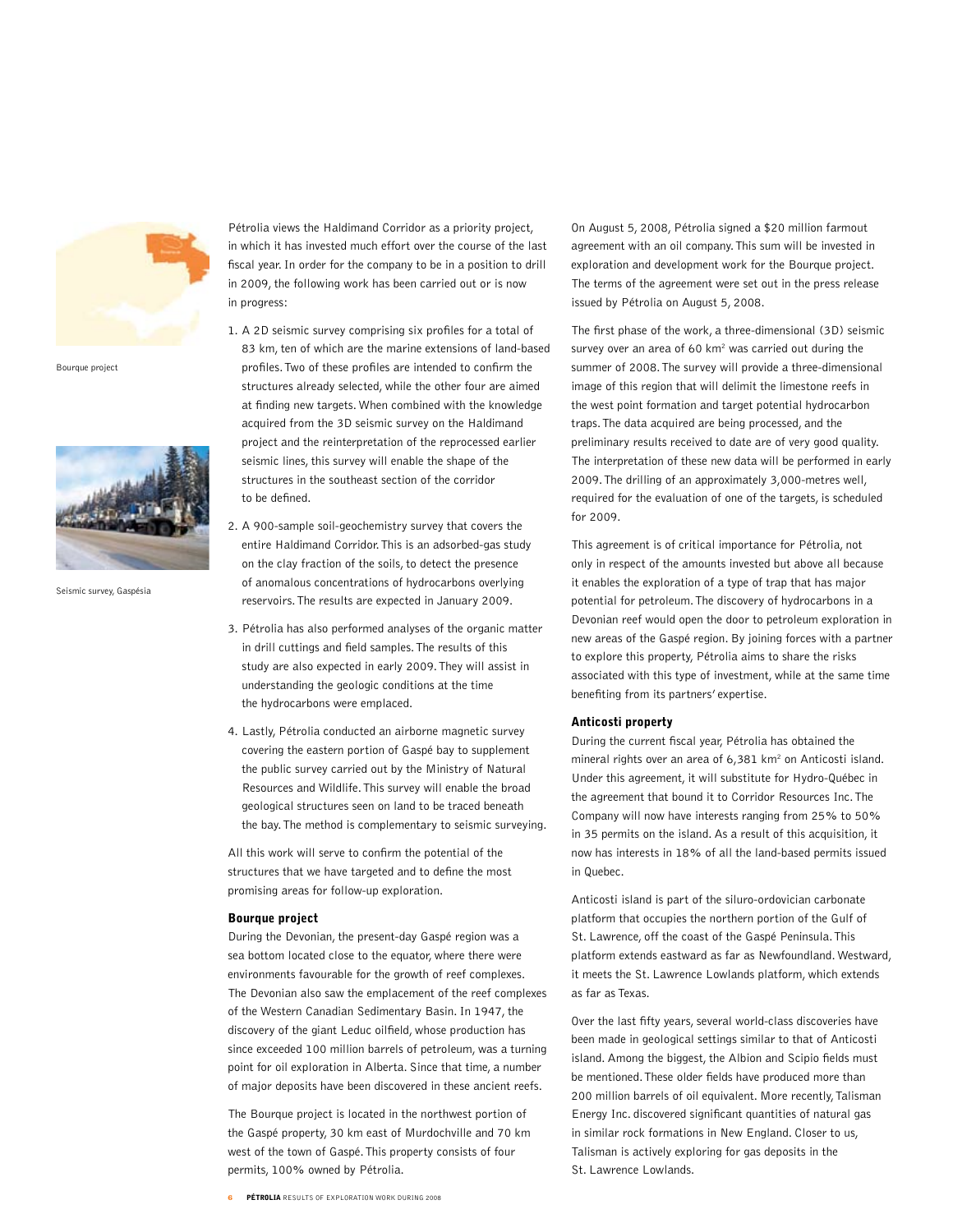





Anticosti project **Anticline** in the Romaine Formation, Mingan Islands, Anticosti platform

A number of oil companies have explored Anticosti island over the last 50 years. In total, 17 holes have been drilled on the island. About 850 km of modern seismic data has been acquired since the end of the 1990s, and eight wells have been drilled on them: five by shell and three by Hydro-Québec in 2003.

The feature that makes Anticosti island particularly attractive for oil exploration is that its petroleum can be found at shallow depths. In fact, if we divide the island in two along its length, the targets in the northern half of the island are shallow, and the area is favourable for the discovery of petroleum. The targets in the southern half of the island are much deeper, and the area is above all conducive to the discovery of natural gas and condensates.

Pétrolia has identified several targets that are ready for drilling, with depths ranging from 900 m to 1,500 m. The most recent wells have revealed the existence of hydrothermal-type carbonate reservoirs with significant reservoir characteristics. Although only formation water has been found in them so far, the data obtained from these reservoirs suggest that if petroleum had been produced instead of water, the output would have been in excess of 1,000 barrels per day. These are reservoirs with exceptional characteristics, by far the best encountered in Quebec up to this time.

The analysis of modern seismic data has enabled Pétrolia to identify significant petroleum objectives and numerous drilling targets. In August 2008, in order to select the best, it carried out a survey that combined a microbiological technique with a geochemical technique. It involved measuring the concentrations and composition of the hydrocarbons adsorbed on soil clays and measuring the relative concentration of certain species of bacteria that metabolize hydrocarbons. About 1,700 samples were collected from selected areas of the island. The analytical results will assist in the definition of the targets that offer the best potential for discoveries. A drilling campaign that was to follow this survey had to be postponed until 2009, owing to technical problems. Pétrolia's strategy with regard to the island remains to drill several wells as soon as possible.



Gaspésia, Edgar, and Marcel-Tremblay properties

Porous dolostones in Sayabec Formation, Gaspésia property

# Gaspésia, Edgar, and Marcel-Tremblay properties

The contiguous Gaspésia, Edgar, and Marcel-Tremblay properties cover a large area west of the centre of the Gaspé region, between the towns of Amqui and Murdochville. Black clays rich in organic matter have been observed there: this type of rock, called a source rock, is an essential element in the formation of hydrocarbons. Thermal-maturation studies have shown that a large portion of these properties is favourable for the preservation of natural gas and that a small portion is favourable for the preservation of petroleum.

The geologic setting of these properties is encouraging for the presence of good reservoir rocks. A few kilometres to the east and west of Pétrolia's permits, dolomites and porous sandstones are seen: these constitute the key elements for exploration in this part of the Gaspé region. These rocks represent excellent potential reservoirs that can accumulate significant quantities of natural gas if they are found in structures buried at great depths. The characteristics of this type of reservoir also suggest the possibility of wells with significant production capacities.

Over the last year, Pétrolia has devoted a lot of efforts to the interpretation of the available seismic data on these properties, in particular the 126 km of profiles acquired in December 2006. The Company's geologists have also investigated the reservoir potential of the geologic units in outcrop. As a result of this work, potential structures have been identified and a detailed 53 km 2D seismic survey was acquired during the summer of 2008. The results of the survey are expected in early 2009.

In order to assign exploration priority to the structures most likely to contain hydrocarbons, Pétrolia also carried out a geochemical survey using the adsorbed-gas technique. A total of 334 samples were collected along the paths of these new seismic profiles, on the old seismic lines, and over a few salt marshes identified in the region. This method may prove to be a valuable tool for delimiting the area of the deposits and determining whether gas or petroleum is involved. Integration of the seismic and geochemical results will enable a better definition of targets for drilling.

Since the nearest market is located in northern New Brunswick about 80 kilometres from our properties, and since at this time, there is no gas transport infrastructure to receive the gas, Pétrolia is particularly interested in giant traps at deep levels likely to contain large quantities of natural gas that could justify such infrastructures.

The Company is actively seeking one or more partners to share in the exploration of this vast area.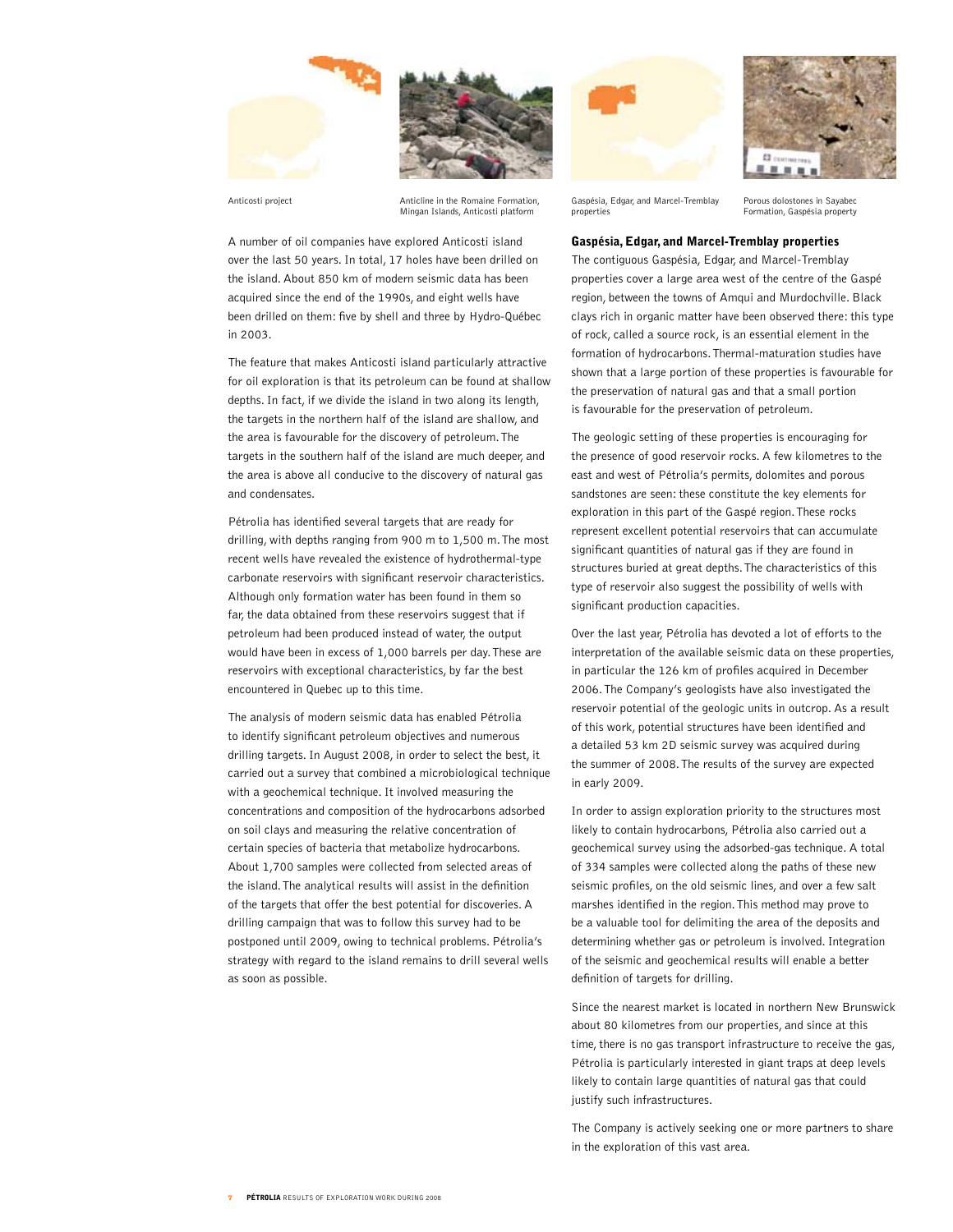



Geochemical soil sample collection, Gaspésia

# Dalhousie properties

The Dalhousie properties, located in northern New Brunswick, have potential for gas. They cover an extensive anticlinal structure called the Popelogan Anticline. During the previous fiscal year, Pétrolia established the presence of a system of open fractures in the volcanic rocks occupying the core of the anticlinal structure. Work is under way to determine the nature of these fractures and to find out whether they previously contained natural gas. This system of open fractures could constitute a reservoir with exceptional production characteristics if it is present at depth in a large volume of rock.

Pétrolia is exploring the extension of this giant structure towards the north. Within the borders of its permits, little is known about the structure's surface expression, and it is subject to interpretation. During the current fiscal year, Pétrolia commissioned a study of the gravimetric data and of the available magnetic data. The results of this study have enabled the construction of a model that confirms the extension of the anticlinal structure at depth. The model indicates that this high zone covers a large area southeast of the town of Dalhousie. It also shows that the reservoir zone is buried deeply enough for the fractured rocks to act as a reservoir for natural gas. Finally, the model enabled Pétrolia to choose the best location for a new 2D seismic campaign covering 39 km, conducted in November 2008.

In addition, Pétrolia has acquired new permits and expanded its exploration area by 235  $km<sup>2</sup>$  so as to cover all of the area offering a promising potential for gas.

It is interesting to note that a thermal power plant is located in the vicinity of Pétrolia's permits. Before 2006, the 300 MW Dalhousie power station operated on orimulsion, a mixture of bitumen and water. Venezuela stopped producing it in 2006, and since that time, the plant has been using heavy oil. Pétrolia estimates that it would take 23 bcf (billion cubic feet) of natural gas per year to completely replace the petroleum used by this power plant. For both Pétrolia and northern New Brunswick, a natural-gas discovery would obviously have considerable economic consequences.



Dalhousie properties Gastonguay property

## Gastonguay property

The Gastonguay property covers an area of  $2,590$  km<sup>2</sup> in the centre of the Gaspé region. Very little exploration work has so far been carried out there. One old well, 1,800 m deep, partially intersected a major anticline on the south of the property but did not reach the targeted silurian and ordovician rocks.

Although the bedrock geology of this property is virtually unknown, we know that it has geologic features similar to those seen on the Bourque project, about 40 km to the east, and to those on the Gaspésia property to the west. The results of a magnetic inversion performed in 2008 indicate that the pre-Silurian basement in the northern part of the property is relatively shallow. This may represent an uplifted tectonic block on which Siluro-Devonian reefs could have developed and become buried at attractive depths.

Reconnaissance and data-compilation work will be necessary before the property can be evaluated. If the results are encouraging, Pétrolia will go ahead with a regional seismic program.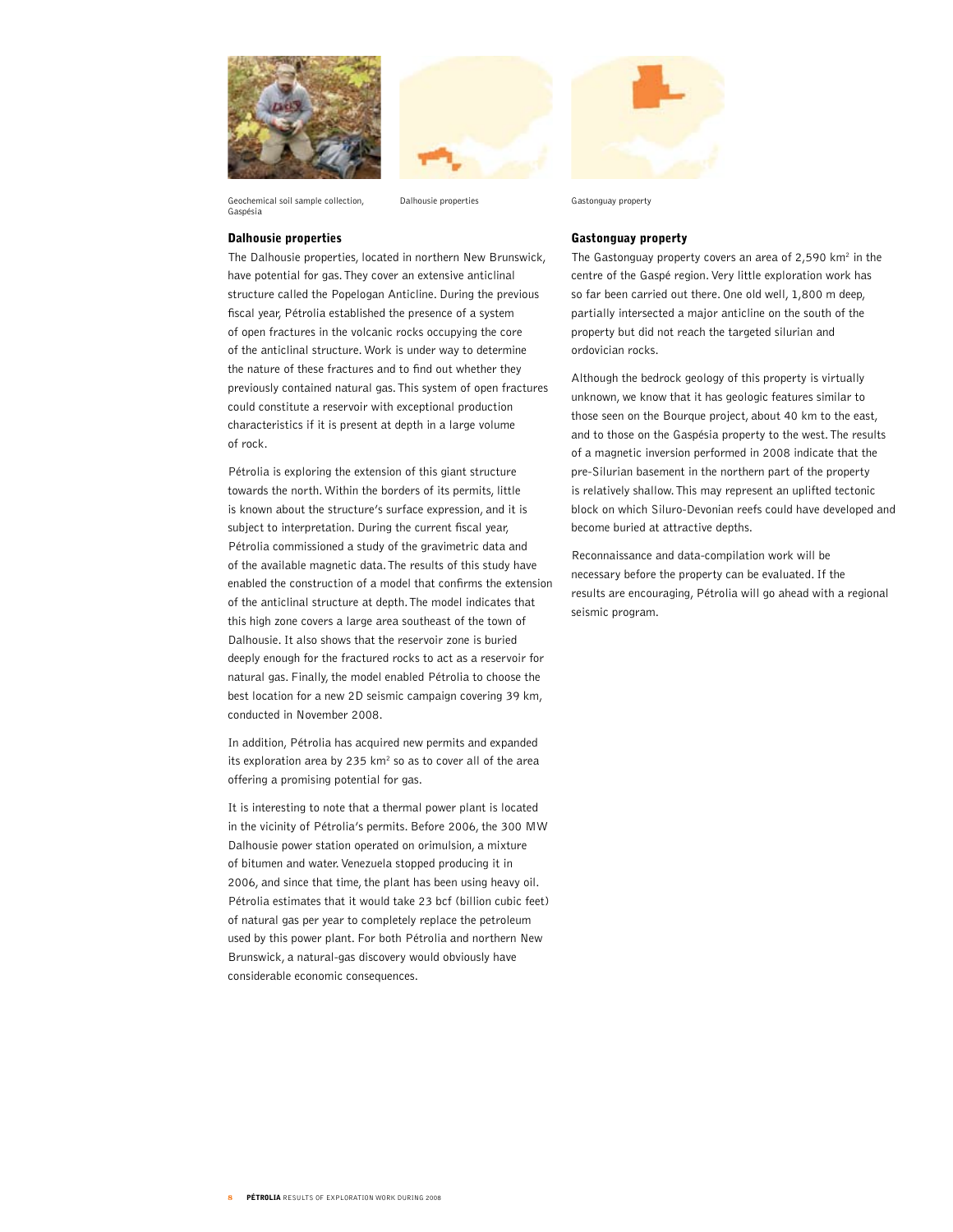# **Management analysis of the financial position**

# Effectiveness of disclosure procedures and controls

The President and Chief Executive Officer and the Vice President of Finance have designed or supervised the design of disclosure controls and procedures in order to provide reasonable assurance that material information relating to the Company is made known to them, particularly during the period in which the annual filings are being prepared. They have also designed or supervised the design of internal controls over financial reporting in order to provide reasonable assurance regarding the reliability of financial reporting and the preparation of financial statements for external purposes in accordance with Canadian generally accepted accounting principles.

## Operating results

For fiscal year 2008, the Company's income consisted of interest income of \$224,714 on short-term investments, compared with interest income of \$52,924 for fiscal year 2007, project management income of \$26,736, and a gain on the disposal of fixed assets. The increase in interest income is explained by the issuance of shares of its capital stock, which generated \$10,777,984 in additional cash flow compared with 2007.

The unrealized gain increased by \$300,000 from 2007. However, after the end of the fiscal year, the investment lost nearly one-third of its value following the collapse of the stock markets.

## Selected annual information

| Revenue                              | 255,174    | 52,924     | 56,353     |
|--------------------------------------|------------|------------|------------|
| Net loss                             | (774, 527) | (288, 145) | (477, 925) |
| Basic and diluted net loss per share | (0.022)    | 0.010      | (0.0190)   |
| Total assets                         | 26,831,615 | 12,736,957 | 9,426,687  |
| Long-term financial liabilities      |            | 20,150     | 31,845     |
| Dividend per share                   | N/A        | N/A        | N/A        |
|                                      |            |            |            |

#### Analysis of general and administrative expenses

The main increase in general and administrative expenses came from stock-based compensation. During the fiscal year, the Board of Directors voted on two stock option allocations, resulting in 1,350,000 options granted in 2008, compared with 1,125,000 options in 2007. According to the assumptions in Note 12 of the annual financial statements, the compensation expenses charged against earnings totalled \$668,775 for 2008 and \$148,770 for 2007, an increase of \$520,005 over the previous fiscal year.

#### Liquid assets and financing source

As at September 30, 2008, the Company had cash and equivalents of \$11,275,057, with positive working capital of \$11,120,066.

During the fiscal year, the Company issued 11,705,967 shares in exchange for \$14,861,684. Issuance expenses for private investments resulted in a disbursement of \$795,973. Management believes that the current cash position is sufficient to meet its current commitments. Traditionally, the Company has been able to rely on its ability to raise capital through public offerings and negotiated private investments.

The Company currently operates no oil wells. Because the Company is in the exploration stage, its only revenue for fiscal year 2008 came from interest income and project management fees. It is therefore funded through the issuance of shares of its capital stock. The "commitments" section discloses the Company's contractual commitments in order to keep its research permits active. The Company had no flow-through financing during the fiscal year ended September 30, 2008.

| 2006       | 2007       | 2008   |
|------------|------------|--------|
| \$         | \$         | \$     |
| 56,353     | 52,924     | 5,174  |
| (477, 925) | (288, 145) | 1,527) |
| (0.0190)   | 0.010      | 0.022) |
| 9,426,687  | 12,736,957 | L,615  |
| 31,845     | 20,150     |        |
| N/A        | N/A        | N/A    |
|            |            |        |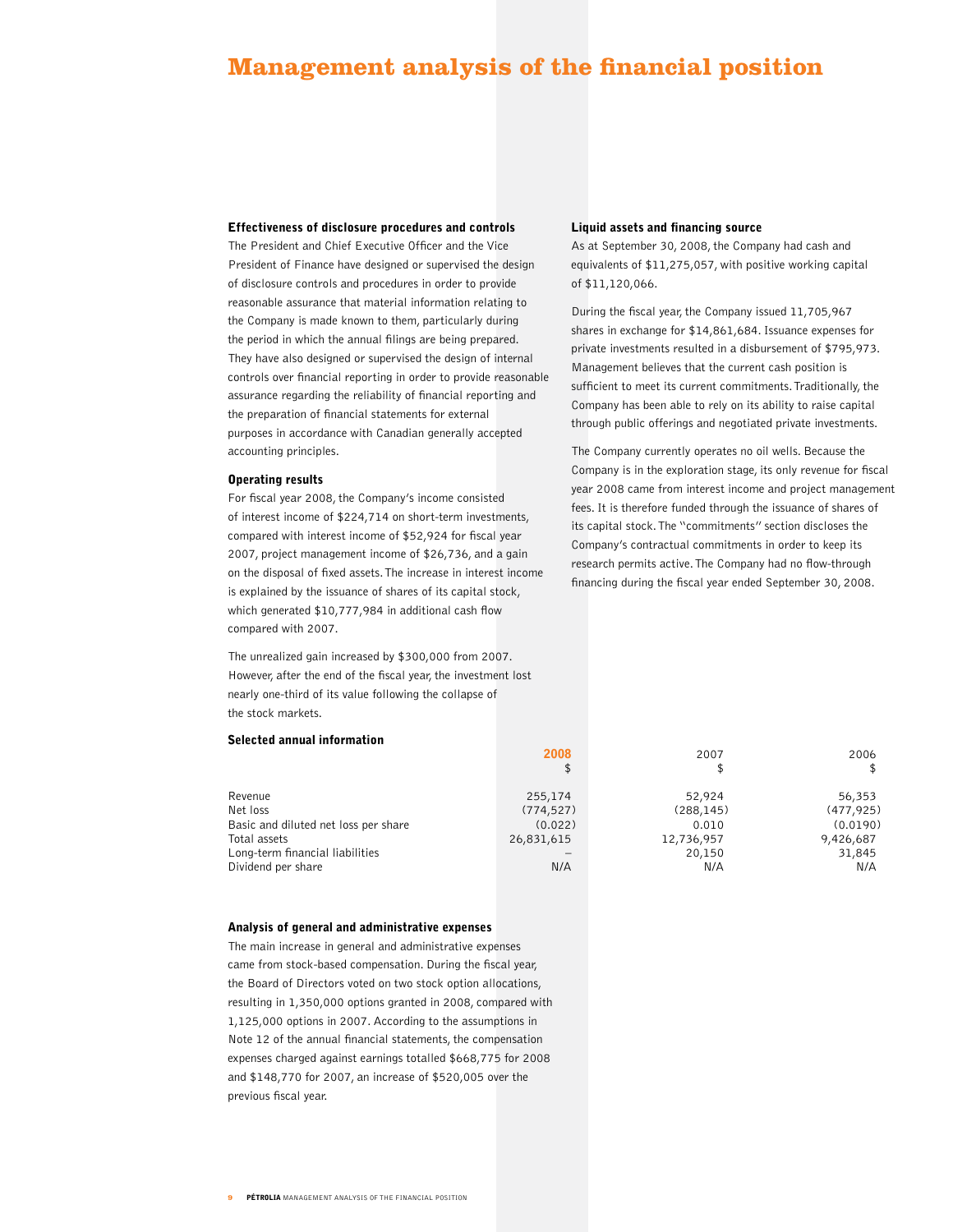# Summary of quarterly results

|                                                           | September<br>\$      | 2008<br>June<br>\$ | March<br>\$          | December<br>\$  | 2007<br>September<br>\$ | June<br>\$           | March<br>\$      | 2006<br><b>December</b><br>\$ |
|-----------------------------------------------------------|----------------------|--------------------|----------------------|-----------------|-------------------------|----------------------|------------------|-------------------------------|
| Revenue<br>Net earnings                                   | 129,439              | 44,908             | 37,479               | 43,349          | 17,008                  | 1,366                | 12,212           | 22,338                        |
| (net losses)<br>Net earnings<br>(net losses)<br>per share | (2, 193, 065)        | 1,487,502          | (107, 581)           | 38,617          | (192.054)               | (390.336)            | 315,253          | (21,008)                      |
| Basic<br>Diluted                                          | (0.0623)<br>(0.0623) | 0.0448<br>0.0399   | (0.0035)<br>(0.0035) | 0.0013<br>0.001 | (0.0066)<br>(0.0066)    | (0.0134)<br>(0.0134) | 0.0109<br>0.0095 | (0.0007)<br>(0.0007)          |

Revenues consist primarily of earned interest for each of the quarters. General and administrative expenses are relatively stable from one quarter to the next. The main changes in quarterly losses or earnings are explained as follows:

# 2007 – March:

Gain of \$400,000 resulting from the recording of an investment at fair value;

# 2007 – June:

Recorded an unrealized loss on a long-term investment of \$150,000 and stock-based compensation of \$148,770;

## 2007 – December:

Recorded an unrealized gain on a long-term investment of \$110,000;

# 2008 – June:

Recorded an unrealized gain on a long-term investment of \$1,590,000;

2008 – September:

Recorded an unrealized loss on a long-term investment of \$1,380,000 and stock-based compensation of \$461,325.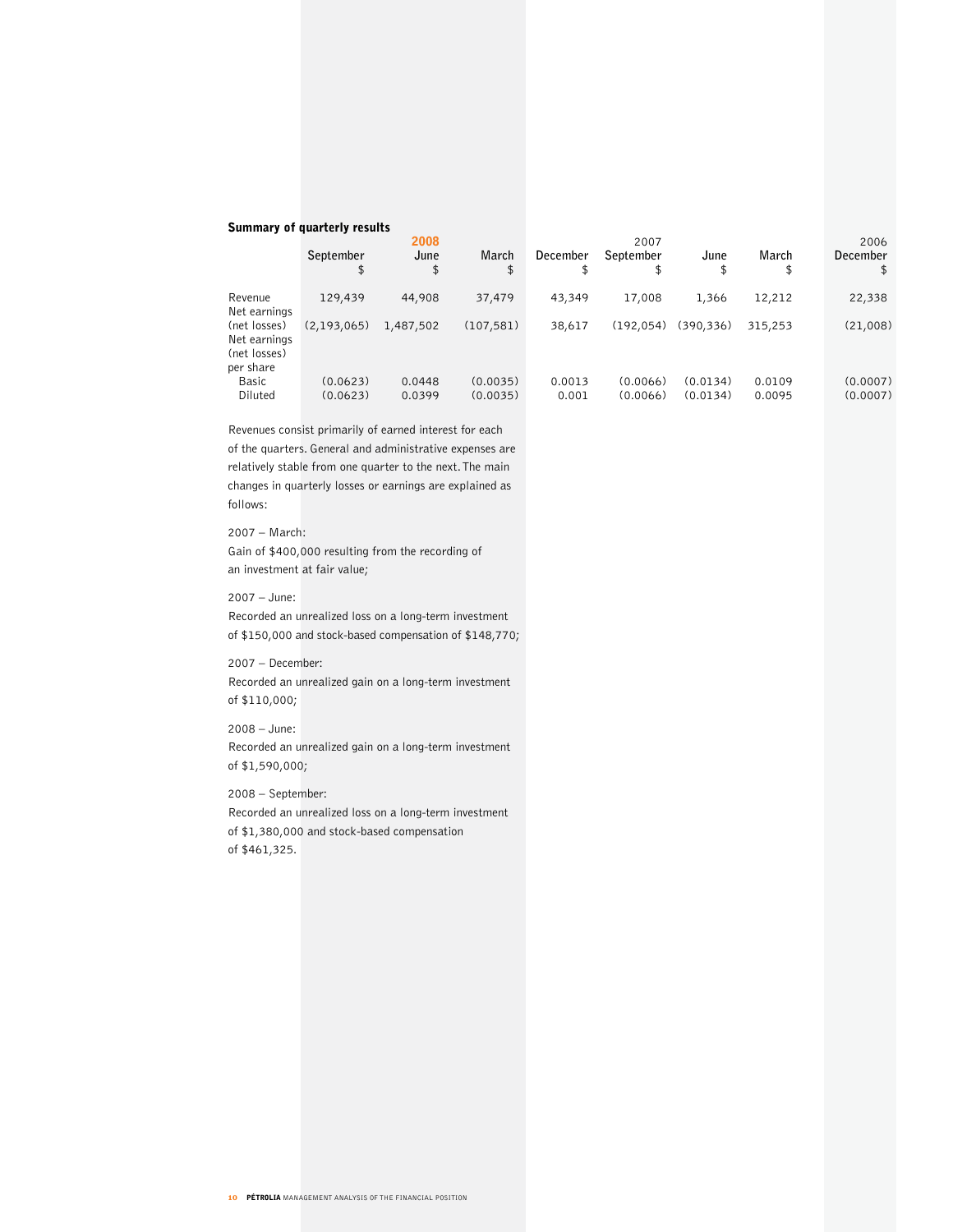# Related-party transactions

Transactions were made with two companies (Géominex Inc. and Gestion Lestrois Inc.) led by one of Pétrolia's directors, who also holds a minority intereSt.

|                                  | 2008      | 2007    |
|----------------------------------|-----------|---------|
|                                  | \$        |         |
| Salaries and fringe benefits     | (16, 445) |         |
| Travel                           | (1,069)   |         |
| Maintenance and office furniture | (25, 319) |         |
| Deferred exploration expenses    | 676,529   | 340,246 |
| Promotion and entertainment      | (1,045)   |         |
| Telecommunications               | (12,970)  |         |
| Other expenses                   | (76, 408) | 6,413   |

The accounts receivable due from these companies as at September 30, 2008, was \$54,696 (2007, balance due – \$68,075).

Transactions were made with a director who works as a consultant for the Company under the corporate name SEISServ:

|                               | 2008<br>\$ | 2007   |
|-------------------------------|------------|--------|
| Deferred exploration expenses | 66,314     | 62,969 |

The balance due to this director as at September 30, 2008, was  $$18,492$  (2007 –  $$5,769$ ).

The Company made the following transactions with Ressources Appalaches Inc., a company sharing the same chief executive officer:

|                              | 2008<br>\$ | 2007    |
|------------------------------|------------|---------|
| Office supplies              | 3,600      | 4,680   |
| Salaries and fringe benefits | 245,156    | 191,823 |
| Telecommunications           | 6,505      | 4,082   |

The balance due to this company as at September 30, 2008, was \$63,039 (2007 – \$55,159).

These transactions took place in the normal course of business and are recorded at the exchange value, which is the amount of the consideration established and accepted by the related parties.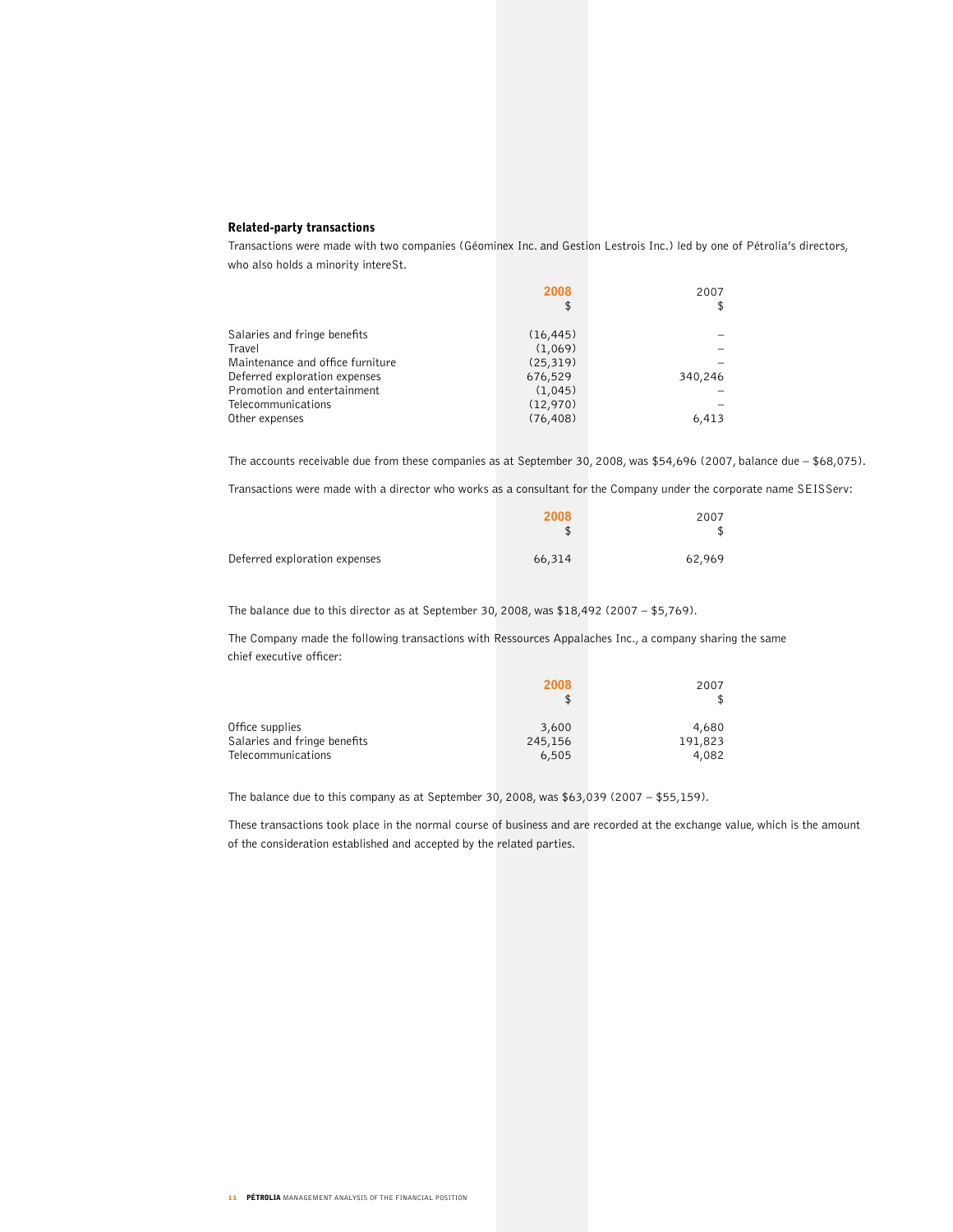# Fourth quarter

The fourth quarter closed with a loss of \$2,193,065 (\$0.0623 per share). Revenue for the quarter totalled \$129,439, and general and administrative expenses were \$590,585. The increased general expenses were caused by stock-based compensation recorded in the amount of \$461,325.

# Accounting policies

Readers are asked to refer to Note 3 in the annual financial statements of September 30, 2008, for a detailed description of the changes to accounting policies.

# New accounting standards

In October 2007, the company adopted the new recommendations of Section 3862 "Financial Instruments – Disclosures" and Section 3863 "Financial Instruments – Presentation", which replace Section 3861 "Financial Instruments – Disclosure and Presentation" of the CICA Handbook. These two new sections put more emphasis on the information to be disclosed regarding the nature and magnitude of the risks involved with financial instruments and how the entity manages these risks.

In October 2007, the Company also adopted the new recommendations of Section 1535 "Capital Disclosures". The new section establishes standards for disclosing information about a Company's capital and how it is managed.

#### Future accounting standards

The CICA released these new sections, which will apply to the Company's interim and annual financial statements beginning October 1, 2008:

#### General standards of financial statement presentation

In June 2007, the CICA modified Section 1400 "General Standards of Financial Statement Presentation" in order to require management to assess the Company's ability to continue its operations for, but not limited to, a minimum period of twelve months from the closing date of the fiscal period. These new requirements apply to fiscal years that started on or after January 1, 2008. Accordingly, the Company will apply them beginning October 1, 2008.

The new requirements cover only the information to be disclosed and will have no impact on the Company's financial results.

# Goodwill and intangible assets

In February 2008, the CICA issued the new Section 3064, "Goodwill and Intangible Assets", which supersedes Section 3062, "Goodwill and Other Intangible Assets". The release of this new section led to the elimination of Section 3450, "Research and Development Costs" as well as the

resulting modifications to certain recommendations of the CICA Handbook. The new section establishes standards for companies in the recognition, measurement, presentation, and disclosure of goodwill and intangible assets. This new section applies to fiscal years opened on or after October 1, 2008. Accordingly, the Company will apply them from this date. The Company's management currently assesses the impact of applying this new section on the financial statements but feels that it is unlikely to have any impact on them.

#### International financial reporting standards

The CICA Accounting Standards Board (AcSB) has adopted a strategic plan to converge with the International Financial Reporting Standards (IFRS) for companies having public accountability obligations. As the AcSB confirmed on February 13, 2008, the conversion requires companies that have public accountability obligations to adopt the IFRS fully in 2011. The transition to the IFRS will apply to interim and financial statements for fiscal years opened on or after January 1, 2011. The Company will switch to the new standards according to the schedules established by these new rules and will closely monitor all changes resulting from this convergence.

#### Financial instruments

#### Risk management policies

Risks are managed as part of a management framework that takes into account the nature of the activities as well as the level of risk that the Company considers reasonable to assume by considering the desired risk/return ratio and shareholder expectations.

## Credit risk

The financial instruments that potentially subject the Company to credit risk consist primarily of cash and equivalents and receivables. The company's cash and equivalents are held with or issued by first-class financial institutions. The receivables are primarily sums due from governments and partners. Therefore, management considers the risk of non-performance on these instruments to be very minimal.

#### Liquidity risk

Liquidity risks are the risks that the Company would be unable to cope with its financial obligations at the required times or could only do so at excessive coSt. The Company finances its growth through the issuance of shares. One of management's main financial objectives is to maintain an optimal level of liquidities by actively managing the exploration work to be performed. Considering the liquid resources at the Company's disposal, management feels that the liquidity risks to which the Company is exposed are low.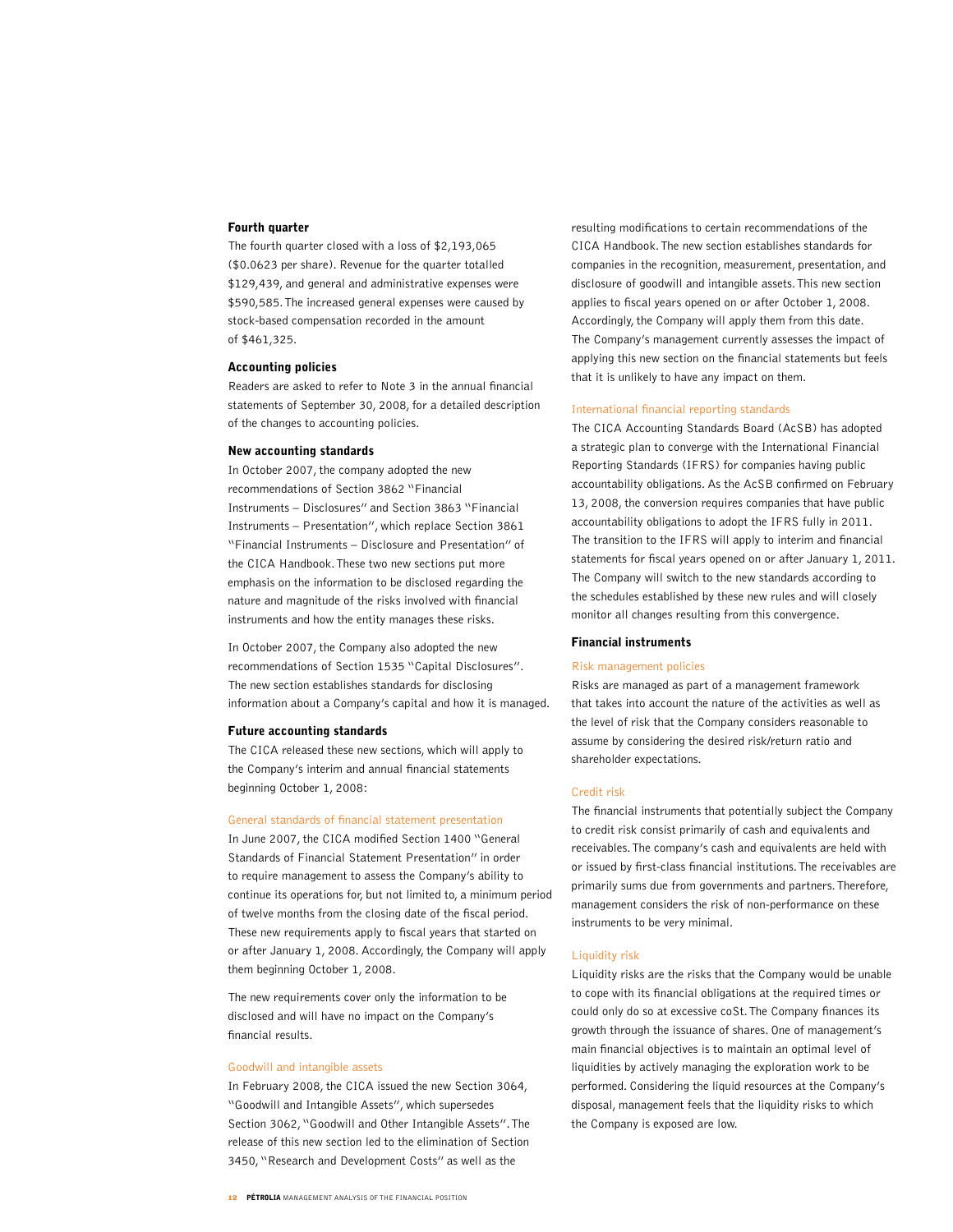# Market risk

Market risk is the risk that the fair value of the investment held for trading would fluctuate due to market price variations. Market risk includes three types of risk: exchange risk, interest rate risk, and other price risk.

## Risks and uncertainties

The oil and gas properties held by the Company are in the exploration stage. The Company's long-term profitability is partially linked to the costs and the success of the exploration and subsequent development programs, which may also be influenced by various factors.

Among these, factors to be considered include environmental regulations, features of possible oil and gas accumulations, i.e., the quality and quantity of the resources, as well as development costs for a production infrastructure, financing costs, the market value of oil and gas, and the competitive nature of the industry.

Significant investments are necessary to complete the exploration and reserve development programs. In the absence of cash flow generated by oil and gas operations, the Company has been depending on capital markets to finance its oil exploration and development activities. Market conditions and other unforeseeable events may have an impact on the ability to raise the funds required for its development.

# Information on shares issued, warrants, and stock options as at December 1, 2008

Common shares: 40,914,219 shares have been issued and are outstanding.

Warrants: Each warrant gives its holder the right to purchase a common share in the Company at the indicated exercise price until the expiration date:

1,750,000 shares at \$1.00 per share until April 26, 2009;

3,000,000 shares at \$1.00 per share until July 10, 2009;

3,756,665 shares at \$1.50 per share until December 6, 2009.

Stock options outstanding: Stock options have been granted to the Company's directors, members of senior management, employees, and service providers on an ongoing basis as follows:

270,000 options exercisable at a price of \$0.40 per share until March 15, 2010;

1,075,000 options exercisable at a price of \$0.40 per share until February 3, 2011;

150,000 options exercisable at a price of \$0.58 per share until May 10, 2011;

1,037,500 options exercisable at a price of \$0.40 per share until June 21, 2012;

600,000 options exercisable at a price of \$0.60 per share until February 12, 2013;

150,000 options exercisable at a price of \$0.60 per share until March 3, 2013;

600,000 options exercisable at a price of \$1.25 per share until July 7, 2013.